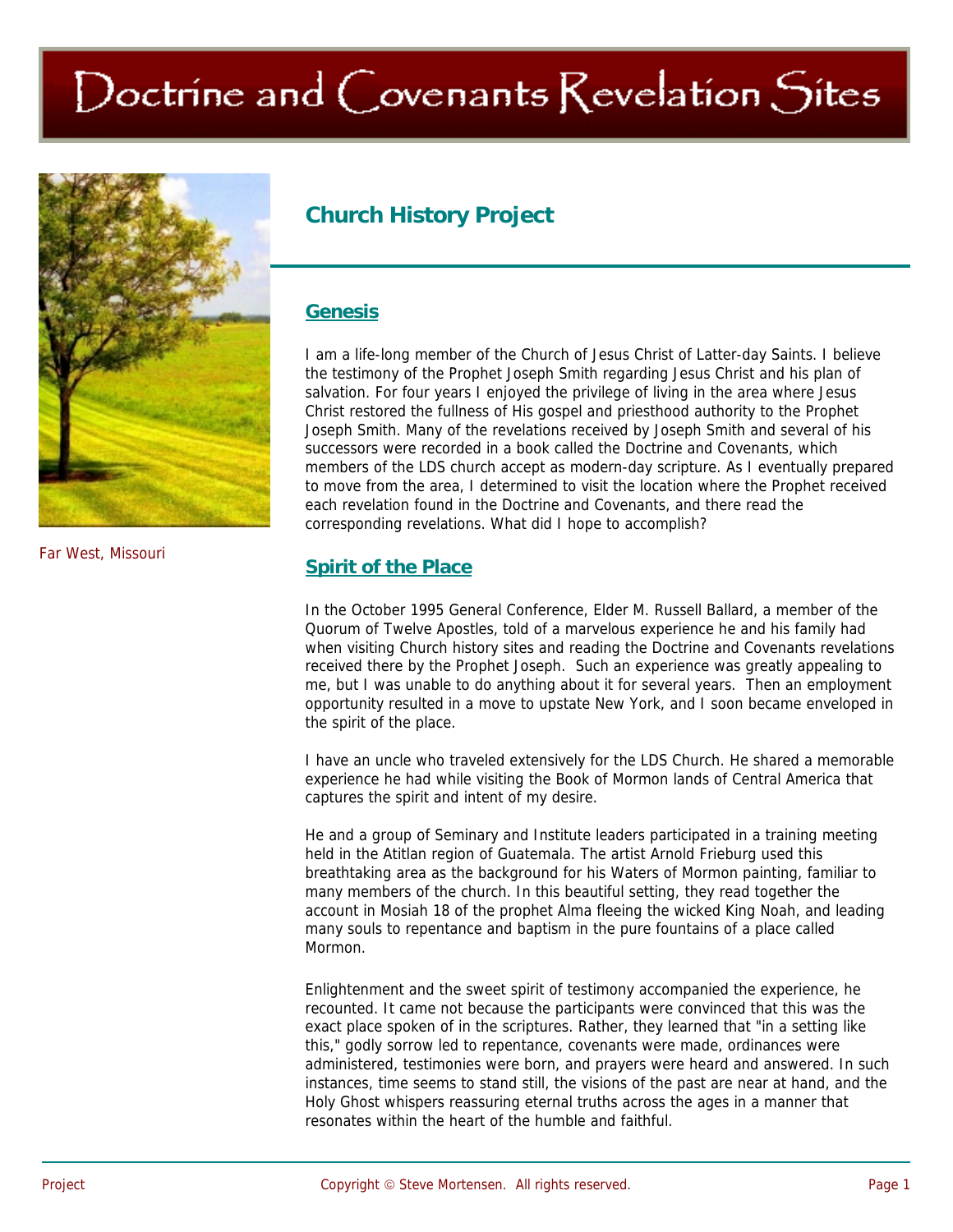

#### Kirtland, Ohio

The spirit of the place enhances the spirit of the message. I simply wanted to see and feel the places where God had spoken to modern-day prophets, hoping to deepen my understanding of and appreciation for this marvelous book of revelation.

# **The Challenge**

Where were each of the revelations received? Headings in the Doctrine and Covenants generally give clues as to where revelations were received, but don't specify exact locations. For example, the heading to Section 2 states that the Prophet Joseph received this revelation while in his father's home at Manchester, New York in September 1823. The Smith family lived in several homes in that area. Which is the home referred to?

Lists prepared by local LDS historians were available at the Kirtland, Hiram, and Fayette visitor centers identifying specific local revelation sites. These lists were helpful, but I came to realize that the exact location of many revelations was not clearly identified in the historical record, and scholars sometimes differed in their opinion as to the revelation sites. I contacted BYU church history professors and CES scholars looking for a comprehensive, accurate, and detailed list of revelation sites, but was repeatedly advised that it did not exist. I was going to have to put one together as best I could.

## **Research**

My final list of revelation sites was developed from many sources, including published books, personal interviews, old maps, local historian data, journals, and research papers. At or near the place became my location criteria, and I tried to be as accurate as possible. I generally sought for multiple references identifying each location, particularly in cases where the locations are not well known or documented. This approach often turned up multiple possibilities, so I visited the possibilities identified. While I believe the final list is quite accurate, I recognize that it may contain errors for which I accept sole responsibility.